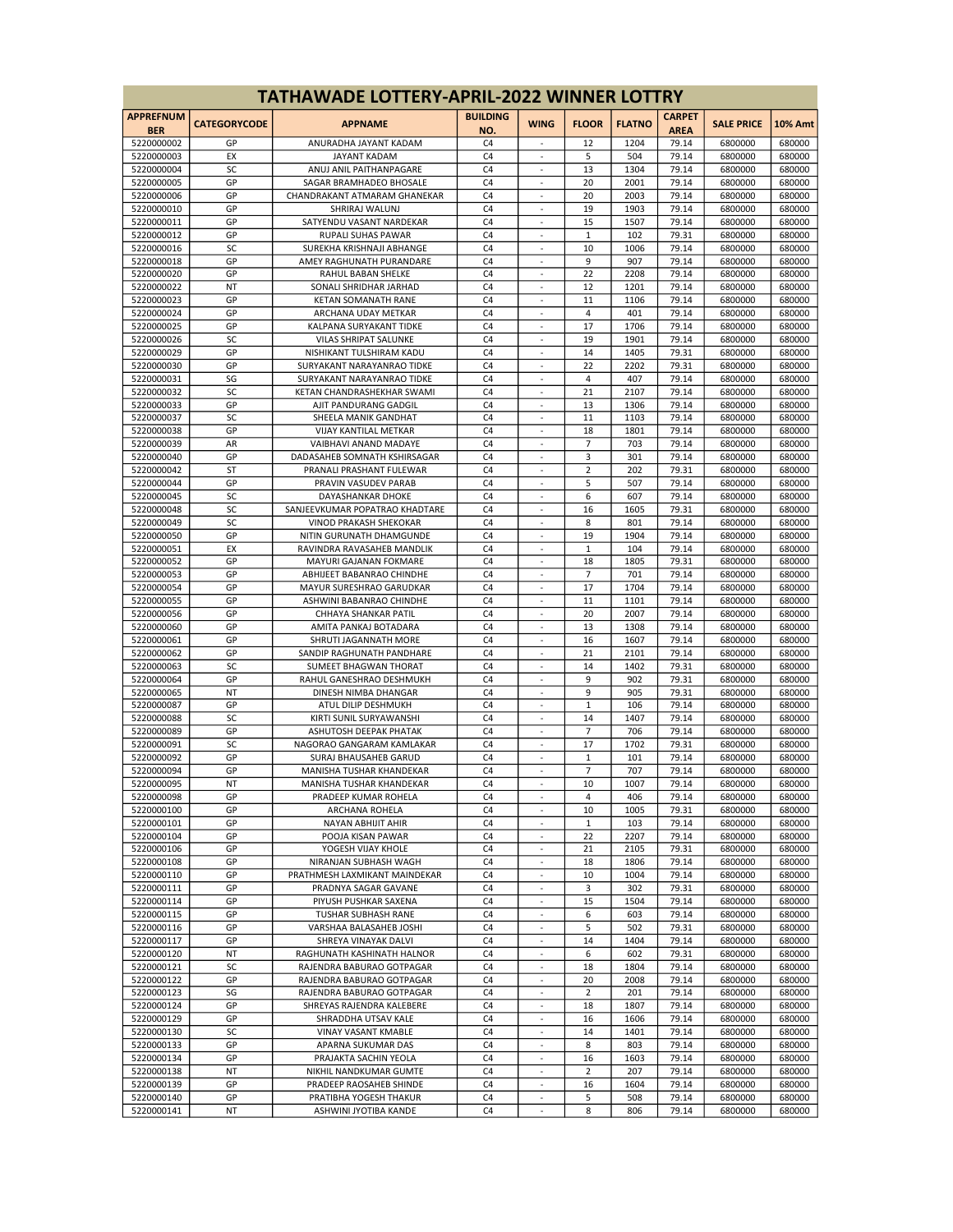| <b>APPREFNUM</b><br><b>BER</b> | <b>CATEGORYCODE</b> | <b>APPNAME</b>                                       | <b>BUILDING</b><br>NO.           | <b>WING</b>                    | <b>FLOOR</b>         | <b>FLATNO</b> | <b>CARPET</b><br><b>AREA</b> | <b>SALE PRICE</b>  | <b>10% Amt</b>   |
|--------------------------------|---------------------|------------------------------------------------------|----------------------------------|--------------------------------|----------------------|---------------|------------------------------|--------------------|------------------|
| 5220000142                     | GP                  | SHITAL SHIVAJI MORE                                  | C <sub>4</sub>                   |                                | 17                   | 1705          | 79.31                        | 6800000            | 680000           |
| 5220000143                     | GP                  | BHAVANA MANMOHAN JOSHI                               | C <sub>4</sub>                   | ÷,                             | 13                   | 1301          | 79.14                        | 6800000            | 680000           |
| 5220000144                     | GP                  | SURESH RAMESH SARODE                                 | C <sub>4</sub>                   | $\blacksquare$                 | 12                   | 1203          | 79.14                        | 6800000            | 680000           |
| 5220000145                     | GP                  | RAHUL SHRIKISHAN JAT                                 | C <sub>4</sub>                   |                                | 22                   | 2206          | 79.14                        | 6800000            | 680000           |
| 5220000146                     | GP                  | <b>ONKAR BHALERAO</b>                                | C <sub>4</sub>                   | $\overline{\phantom{a}}$       | 4                    | 405           | 79.31                        | 6800000            | 680000           |
| 5220000148                     | SC                  | CHETAN VASANT WANKHEDE                               | C <sub>4</sub>                   |                                | 4                    | 403           | 79.14                        | 6800000            | 680000           |
| 5220000151                     | GP<br>GP            | NITIN ANNASO PATIL                                   | C <sub>4</sub><br>C <sub>4</sub> | ÷,                             | 18                   | 1803          | 79.14                        | 6800000            | 680000           |
| 5220000154<br>5220000159       | SG                  | DEVENDRA RADHAKISAN BOTRE<br>TUKARAM KESHAVRAO KORDE | C <sub>4</sub>                   | $\overline{\phantom{a}}$<br>٠  | 2<br>3               | 203<br>304    | 79.14<br>79.14               | 6800000<br>6800000 | 680000<br>680000 |
| 5220000160                     | GP                  | AMARJEET ANILRAO GHUMRE                              | C <sub>4</sub>                   | $\sim$                         | 18                   | 1802          | 79.31                        | 6800000            | 680000           |
| 5220000162                     | GP                  | VISHAL RAJKUMAR GAJWANI                              | C <sub>4</sub>                   |                                | 17                   | 1708          | 79.14                        | 6800000            | 680000           |
| 5220000163                     | GP                  | RAJKUMAR LADHARAM GAJWANI                            | C <sub>4</sub>                   | ÷,                             | 8                    | 804           | 79.14                        | 6800000            | 680000           |
| 5220000164                     | SC                  | ANIRUDHA ANIL KAMBLE                                 | C <sub>4</sub>                   | $\overline{\phantom{a}}$       | 15                   | 1503          | 79.14                        | 6800000            | 680000           |
| 5220000165                     | NT                  | KISHOR HIRAMAN PAWAR                                 | C <sub>4</sub>                   | ٠.                             | 10                   | 1002          | 79.31                        | 6800000            | 680000           |
| 5220000166                     | GP                  | KISHOR HIRAMAN PAWAR                                 | C <sub>4</sub>                   | $\sim$                         | 21                   | 2108          | 79.14                        | 6800000            | 680000           |
| 5220000170                     | GP                  | ARUL LEKHA TRAILOKYA                                 | C <sub>4</sub>                   |                                | 10                   | 1003          | 79.14                        | 6800000            | 680000           |
| 5220000173                     | GP                  | SANJAY BABU GAIKWAD                                  | C <sub>4</sub>                   | ÷,                             | 6                    | 605           | 79.31                        | 6800000            | 680000           |
| 5220000174                     | SC                  | MADHUKAR CHINTAMANI JADHAV                           | C <sub>4</sub>                   | $\overline{\phantom{a}}$       | 22                   | 2204          | 79.14                        | 6800000            | 680000           |
| 5220000175                     | SC<br>SC            | PRIYA SURESH NIMAL                                   | C <sub>4</sub><br>C <sub>4</sub> | ٠.<br>$\sim$                   | 11<br>12             | 1108<br>1205  | 79.14<br>79.31               | 6800000            | 680000           |
| 5220000176<br>5220000177       | GP                  | VIDHYA VILAS REWASKAR<br>ANIKET SITARAM SURYAWANSHI  | C <sub>4</sub>                   |                                | $\overline{2}$       | 205           | 79.31                        | 6800000<br>6800000 | 680000<br>680000 |
| 5220000178                     | GP                  | AJIT HINDURAO JADHAV                                 | C <sub>4</sub>                   | ÷,                             | 9                    | 906           | 79.14                        | 6800000            | 680000           |
| 5220000179                     | SG                  | DILIP BHIMRAOJI DHUDE                                | C <sub>4</sub>                   | $\overline{\phantom{a}}$       | 9                    | 904           | 79.14                        | 6800000            | 680000           |
| 5220000180                     | GP                  | RAHUL BALASAHEB REVAGADE                             | C <sub>4</sub>                   | $\overline{a}$                 | 20                   | 2006          | 79.14                        | 6800000            | 680000           |
| 5220000181                     | GP                  | RAKESH SHEKHAR SHETTY                                | C <sub>4</sub>                   | $\sim$                         | $\mathbf 1$          | 108           | 79.14                        | 6800000            | 680000           |
| 5220000182                     | SG                  | SUNIL BABAN PATANKAR                                 | C <sub>4</sub>                   | ÷,                             | 10                   | 1001          | 79.14                        | 6800000            | 680000           |
| 5220000184                     | GP                  | <b>GANESH TEJRAO SABLE</b>                           | C <sub>4</sub>                   | ÷,                             | 18                   | 1808          | 79.14                        | 6800000            | 680000           |
| 5220000185                     | GP                  | MAYUR SUBHASH PAWAR                                  | C <sub>4</sub>                   | $\overline{\phantom{a}}$       | 6                    | 608           | 79.14                        | 6800000            | 680000           |
| 5220000186                     | GP                  | VASANTI ANIL BELSARE                                 | C <sub>4</sub>                   | ٠.                             | 4                    | 404           | 79.14                        | 6800000            | 680000           |
| 5220000187                     | EX                  | SRIRAKSHA RAMESH                                     | C <sub>4</sub>                   | $\sim$                         | 3                    | 303           | 79.14                        | 6800000            | 680000           |
| 5220000188                     | SG                  | SANTOSH BABURAO YEWALE                               | C4                               | ÷,                             | 7                    | 708           | 79.14                        | 6800000            | 680000           |
| 5220000190<br>5220000191       | GP<br>SC            | SWARGESH JAGADISH PINGALE                            | C <sub>4</sub><br>C <sub>4</sub> | ÷,<br>$\overline{\phantom{a}}$ | $\overline{2}$<br>13 | 208<br>1305   | 79.14<br>79.31               | 6800000            | 680000<br>680000 |
| 5220000193                     | GP                  | NISHA SHARAD DAWARE<br>SHASHIKANT LAXMAN SALUNKE     | C <sub>4</sub>                   | ٠                              | 7                    | 702           | 79.31                        | 6800000<br>6800000 | 680000           |
| 5220000194                     | GP                  | VARSHA SHASHIKANT SALUNKE                            | C <sub>4</sub>                   | $\sim$                         | 16                   | 1608          | 79.14                        | 6800000            | 680000           |
| 5220000195                     | ST                  | ASHOK PANDURANG BHAWARI                              | C <sub>4</sub>                   |                                | 4                    | 408           | 79.14                        | 6800000            | 680000           |
| 5220000196                     | SC                  | PORAS BHANUDASRAO AWALE                              | C <sub>4</sub>                   | ÷.                             | 21                   | 2102          | 79.31                        | 6800000            | 680000           |
| 5220000197                     | SC                  | SWAPNIL VIJAY JADHAV                                 | C <sub>4</sub>                   | $\overline{\phantom{a}}$       | 1                    | 105           | 79.31                        | 6800000            | 680000           |
| 5220000198                     | GP                  | VANDANA RAJENDRA GOTPAGAR                            | C <sub>4</sub>                   | ٠.                             | 9                    | 908           | 79.14                        | 6800000            | 680000           |
| 5220000199                     | SC                  | VANDANA RAJENDRA GOTPAGAR                            | C <sub>4</sub>                   | $\sim$                         | 19                   | 1906          | 79.14                        | 6800000            | 680000           |
| 5220000200                     | GP                  | MANISHA RAJKUMAR GAJWANI                             | C4                               | ÷,                             | 10                   | 1008          | 79.14                        | 6800000            | 680000           |
| 5220000201                     | GP                  | MAYUR MANOHAR KESARKAR                               | C <sub>4</sub>                   | ÷,                             | 20                   | 2002          | 79.31                        | 6800000            | 680000           |
| 5220000202                     | GP                  | SHWETA UJVAL MATELE                                  | C <sub>4</sub>                   | $\overline{\phantom{a}}$       | 5                    | 501           | 79.14                        | 6800000            | 680000           |
| 5220000203                     | SG                  | PUSHPA VIJAY POKHARKAR                               | C <sub>4</sub>                   | ٠                              | 6                    | 601           | 79.14                        | 6800000            | 680000           |
| 5220000204<br>5220000205       | GP<br>GP            | <b>RASHMI SIDRAM HULLE</b><br>SHARAD DINKAR MASNE    | C <sub>4</sub><br>C <sub>4</sub> | $\sim$                         | 8<br>9               | 802<br>903    | 79.31<br>79.14               | 6800000<br>6800000 | 680000<br>680000 |
| 5220000206                     | GP                  | NILESH DILIP PAWAR                                   | C <sub>4</sub>                   | ÷.                             | 20                   | 2004          | 79.14                        | 6800000            | 680000           |
| 5220000208                     | GP                  | DEEPASHRI SUBHASH LAD                                | C <sub>4</sub>                   | $\blacksquare$                 | 6                    | 604           | 79.14                        | 6800000            | 680000           |
| 5220000209                     | GP                  | BHAGWAN VITTHAL DHANAWADE                            | C <sub>4</sub>                   |                                | 19                   | 1902          | 79.31                        | 6800000            | 680000           |
| 5220000211                     | GP                  | PRASAD NILKANTH AHIRRAO                              | C <sub>4</sub>                   | $\overline{\phantom{a}}$       | 5                    | 503           | 79.14                        | 6800000            | 680000           |
| 5220000212                     | GP                  | SHILPA DNYANESH VHAVAL                               | C <sub>4</sub>                   |                                | 11                   | 1105          | 79.31                        | 6800000            | 680000           |
| 5220000213                     | GР                  | SURAJ SHRIRANG CHAVAN                                | C4                               |                                | 17                   | 1703          | 79.14                        | 6800000            | 680000           |
| 5220000214                     | GP                  | CHAYA BALASO PATIL                                   | C <sub>4</sub>                   | $\overline{a}$                 | 13                   | 1302          | 79.31                        | 6800000            | 680000           |
| 5220000215                     | SC                  | NIKHIL SADASHIV SONAWANE                             | C4                               |                                | 14                   | 1406          | 79.14                        | 6800000            | 680000           |
| 5220000217                     | GP                  | SHANTANU SATISH BADVE                                | C <sub>4</sub>                   | $\overline{\phantom{a}}$       | 22                   | 2203          | 79.14                        | 6800000            | 680000           |
| 5220000219                     | GP                  | JITESH MANOJ BHIM                                    | C <sub>4</sub>                   | ÷,                             | 3                    | 308           | 79.14                        | 6800000            | 680000           |
| 5220000220                     | GP                  | RAJANI MUKUNDRAO DESHMUKH                            | C4                               | $\bar{z}$<br>$\Box$            | 21                   | 2104          | 79.14                        | 6800000            | 680000           |
| 5220000221<br>5220000223       | SC<br>GP            | AKSHAY RAVINDRA BAVISKAR<br>SIDDHESHWAR ASARAM MATE  | C4<br>C4                         | $\overline{\phantom{a}}$       | 20<br>16             | 2005<br>1601  | 79.31<br>79.14               | 6800000<br>6800000 | 680000<br>680000 |
| 5220000224                     | GP                  | RAMESH SURYAKANT CHAPHEKAR                           | C <sub>4</sub>                   | $\overline{\phantom{a}}$       | 22                   | 2201          | 79.14                        | 6800000            | 680000           |
| 5220000225                     | CG                  | AMIT BALASAHEB PATIL                                 | C4                               | ÷,                             | 6                    | 606           | 79.14                        | 6800000            | 680000           |
| 5220000226                     | GP                  | SUMIT KISHOR SONAWANE                                | C4                               | $\bar{z}$                      | 14                   | 1403          | 79.14                        | 6800000            | 680000           |
| 5220000227                     | SC                  | UMESH BHIKAJI SHISHUPAL                              | C4                               | $\Box$                         | 17                   | 1707          | 79.14                        | 6800000            | 680000           |
| 5220000228                     | GP                  | MANISHA PUSHPENDRA LUNIYA                            | C4                               | $\sim$                         | 5                    | 506           | 79.14                        | 6800000            | 680000           |
| 5220000229                     | SG                  | SUJATA JIVANKUMAR MOHITE                             | C <sub>4</sub>                   | $\overline{\phantom{a}}$       | $\overline{2}$       | 206           | 79.14                        | 6800000            | 680000           |
| 5220000230                     | SC                  | NIKHIL CHARANDAS LAUTRE                              | C4                               | L.                             | 12                   | 1206          | 79.14                        | 6800000            | 680000           |
| 5220000231                     | SC                  | MINALI MILIND JADHAV                                 | C4                               | $\bar{z}$                      | 15                   | 1508          | 79.14                        | 6800000            | 680000           |
| 5220000232                     | GP                  | <b>VIVEK SUHAS GUJARATHI</b>                         | C4                               | $\overline{\phantom{a}}$       | 13                   | 1307          | 79.14                        | 6800000            | 680000           |
| 5220000233                     | SG                  | SANDIP LIMBRAJ PANCHAL                               | C4                               | $\sim$                         | 8                    | 805           | 79.31                        | 6800000            | 680000           |
| 5220000235<br>5220000240       | GP<br>GP            | MANOJ VIJAYKUMAR WAGH                                | C <sub>4</sub><br>C4             | $\overline{\phantom{a}}$<br>L. | 21                   | 2103<br>1502  | 79.14<br>79.31               | 6800000<br>6800000 | 680000<br>680000 |
| 5220000241                     | GP                  | KUNAL RAJENDRA BHOITE<br>RAHUL BALAKRISHNAN NAIR     | C4                               | $\bar{z}$                      | 15<br>$\overline{2}$ | 204           | 79.14                        | 6800000            | 680000           |
| 5220000242                     | GP                  | DEEPALI PANDURANG MARDHEKAR                          | C4                               | $\overline{\phantom{a}}$       | 12                   | 1202          | 79.31                        | 6800000            | 680000           |
| 5220000244                     | GP                  | SOHEB RASHID MUJAWAR                                 | C4                               | $\sim$                         | $\mathbf{1}$         | 107           | 79.14                        | 6800000            | 680000           |
| 5220000245                     | GP                  | MANASI RAMESH CHAPHEKAR                              | C <sub>4</sub>                   | $\overline{\phantom{a}}$       | 11                   | 1102          | 79.31                        | 6800000            | 680000           |
| 5220000246                     | GP                  | SURESH PANDURANG BHAGWAT                             | C4                               | ÷,                             | 3                    | 307           | 79.14                        | 6800000            | 680000           |
| 5220000247                     | NT                  | SHEKHAR SUBHASH PARDESHI                             | C4                               | ÷,                             | 5                    | 505           | 79.31                        | 6800000            | 680000           |